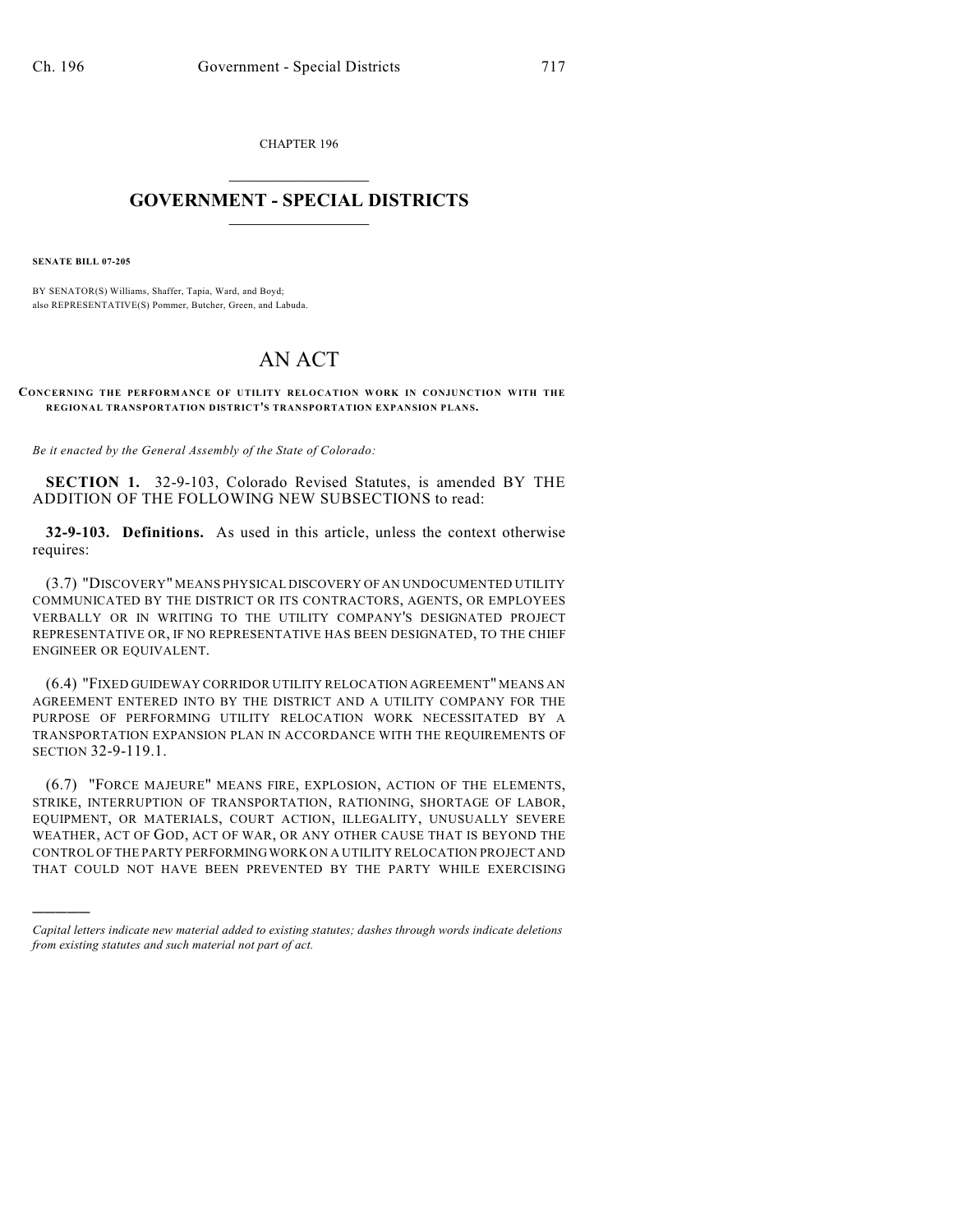REASONABLE DILIGENCE.

(6.9) "MAJOR ELECTRICAL FACILITIES" SHALL HAVE THE SAME MEANING AS SET FORTH IN SECTION 29-20-108 (3) (a), (3) (b), (3) (c), AND (3) (d), C.R.S.

(15.1) "UTILITY COMPANY" OR "UTILITY" SHALL HAVE THE SAME MEANING AS SET FORTH IN 23 CFR 645.105, AS AMENDED.

(15.5) "UTILITY FACILITY" MEANS ALL INSTALLED EQUIPMENT OF A UTILITY.

**SECTION 2.** Article 9 of title 32, Colorado Revised Statutes, is amended BY THE ADDITION OF A NEW SECTION to read:

**32-9-119.1. Transportation expansion plan - utility relocation - legislative declaration - definitions.** (1) THE GENERAL ASSEMBLY HEREBY FINDS AND DECLARES THAT:

(a) THE DISTRICT HAS BEEN AUTHORIZED TO CONSTRUCT A TRANSPORTATION EXPANSION PLAN ADOPTED BY THE BOARD AND APPROVED BY THE VOTERS ON NOVEMBER 2, 2004. THE TRANSPORTATION EXPANSION PLAN ANTICIPATES THAT CONSTRUCTION WILL BE COMPLETED ON ALL FIXED GUIDEWAY CORRIDORS IN A TWELVE-YEAR PERIOD.

(b) THE SCHEDULING AND TIMELY PERFORMANCE OF THE TRANSPORTATION EXPANSION PLAN PARTIALLY DEPENDS ON COORDINATION WITH UTILITY COMPANIES FOR THE PROMPT PERFORMANCE OF UTILITY RELOCATION WORK NECESSITATED BY CONSTRUCTION OF THE TRANSPORTATION EXPANSION PLAN.

(c) INCREASED COORDINATION BETWEEN THE DISTRICT AND UTILITY COMPANIES IS IN THE PUBLIC INTEREST, AND PROMPT PERFORMANCE OF UTILITY RELOCATION WORK WITHIN THE ADOPTED PLAN SCHEDULE WILL REDUCE DELAYS AND COSTS OF CONSTRUCTION. UTILITY RELOCATION WORK SHALL BE UNDERTAKEN IN A MANNER THAT MINIMIZES THE RELOCATION COST AND THE DISRUPTION OF UTILITY SERVICES.

(2) (a) THE DISTRICT SHALL NEGOTIATE WITH ANY AFFECTED UTILITY COMPANY IN EACH FIXED GUIDEWAY CORRIDOR. IN COORDINATION WITH THE DISTRICT, EACH UTILITY COMPANY SHALL DETERMINE WHETHER A DISTRICT CONTRACTOR OR THE UTILITY COMPANY SHALL BE RESPONSIBLE FOR THE RELOCATION OF ITS UTILITY FACILITIES. IN MAKING SUCH A DETERMINATION, THE UTILITY COMPANY SHALL TAKE INTO CONSIDERATION THE LOCATION OF THE UTILITY FACILITIES, COMPLEXITY OF THE RELOCATION, AND TIMING OF THE NEED FOR RELOCATION WORK.

(b) THE DISTRICT AND THE UTILITY COMPANY SHALL MAKE SUCH ARRANGEMENTS FOR FUNDING UTILITY RELOCATIONS AS ARE SPECIFIED IN THE EASEMENTS, LICENSES, FRANCHISES, OR OTHER PROPERTY INTERESTS AND RIGHTS OF USE HELD BY THE DISTRICT OR THE UTILITY COMPANY. NOTHING IN THIS SECTION IS INTENDED TO ALTER EXISTING PROPERTY AGREEMENTS, LICENSES, OR OTHER INTERESTS OF THE DISTRICT AND UTILITY COMPANY REGARDING THE OBLIGATION TO PAY FOR UTILITY RELOCATION.

(3) (a) THE DISTRICT MAY ENTER INTO FIXED GUIDEWAY CORRIDOR UTILITY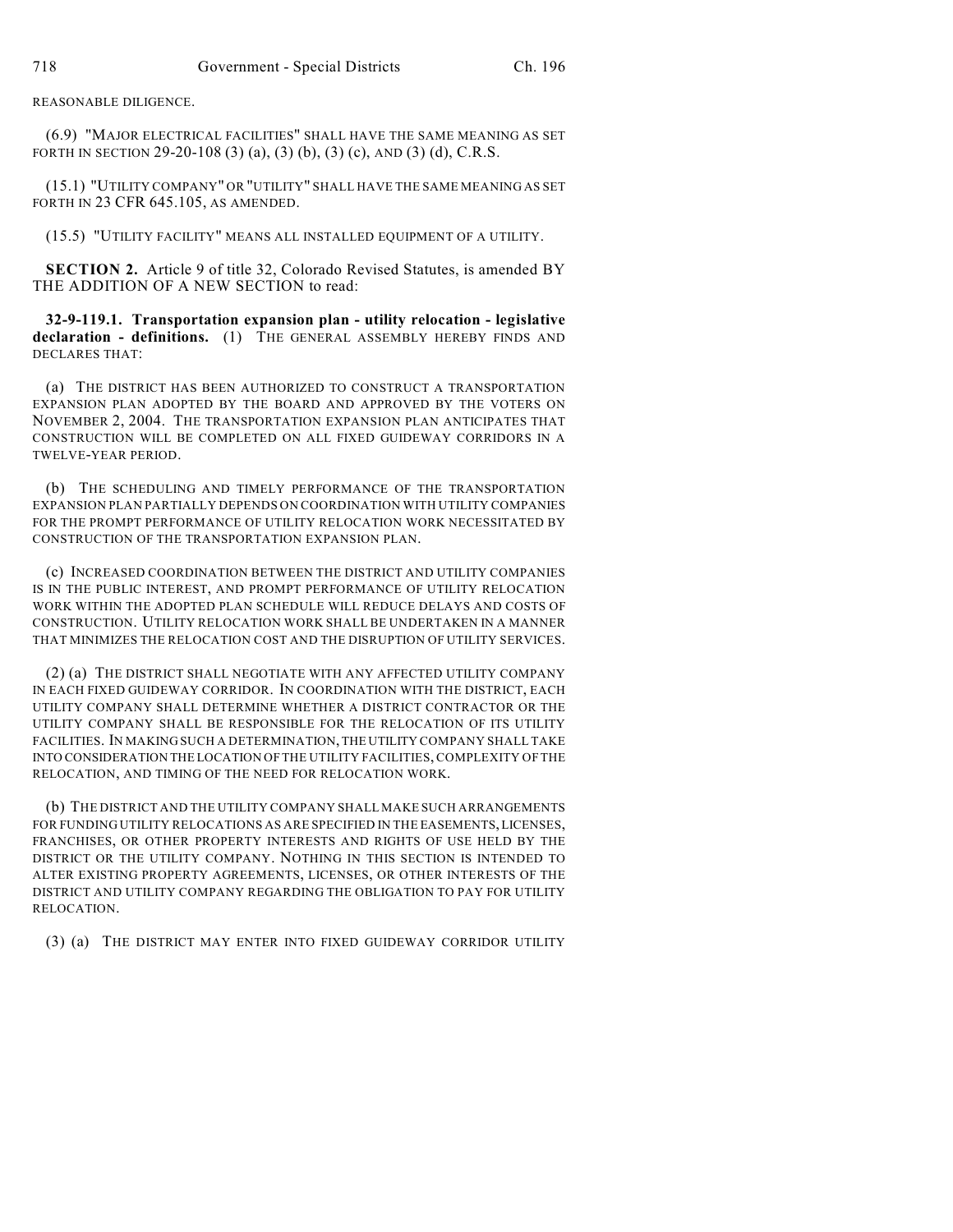RELOCATION AGREEMENTS WITH A UTILITY COMPANY. SUCH AGREEMENTS SHALL BE FOR THE PERFORMANCE OF ALL SERVICES REQUIRED TO ASSURE TIMELY RELOCATION OF UTILITIES ACCORDING TO THE MOST CURRENT WRITTEN STANDARDS AND PRACTICES ESTABLISHED BY THE UTILITY COMPANY AT THE TIME THE AGREEMENT IS ENTERED INTO, UNLESS OTHER STANDARDS ARE MUTUALLY SELECTED BY THE DISTRICT AND THE UTILITY COMPANY.

(b) A FIXED GUIDEWAY CORRIDOR UTILITY RELOCATION AGREEMENT SHALL INCLUDE A SCHEDULE FOR DESIGN, REVIEW, DISPUTE RESOLUTION, AND CONSTRUCTION.

(c) (I) A FIXED GUIDEWAY CORRIDOR UTILITY RELOCATION AGREEMENT MAY PROVIDE FOR A UTILITY COMPANY BETTERMENT, INCLUDING, BUT NOT LIMITED TO, INCREASED CAPACITY AND EXTENSIONS OF SERVICES; EXCEPT THAT A BETTERMENT SHALL NOT MATERIALLY DELAY PROJECT CONSTRUCTION AND SHALL BE AT THE EXPENSE OF THE UTILITY COMPANY.

(II) AS USED IN THIS SECTION, "BETTERMENT" MEANS ANY UPGRADE OF THE UTILITY FACILITY BEING RELOCATED THAT IS NOT ATTRIBUTABLE TO PROJECT CONSTRUCTION AND IS MADE SOLELY FOR THE BENEFIT OF AND AT THE ELECTION OF THE UTILITY.

(d) A FIXED GUIDEWAY CORRIDOR UTILITY RELOCATION AGREEMENT MAY INCORPORATE REASONABLE AND APPROPRIATE CONDITIONS, INCLUDING, BUT NOT LIMITED TO, CONDITIONS FOR ENSURING:

(I) THE PROMPT PERFORMANCE OF UTILITY RELOCATION WORK BY EITHER THE DISTRICT, UTILITY COMPANY, OR CONTRACTOR FOR THE TRANSPORTATION EXPANSION PLAN, AS SPECIFIED IN THE AGREEMENT;

(II) THE COOPERATION OF THE UTILITY COMPANY WITH THE CONTRACTOR FOR THE TRANSPORTATION EXPANSION PLAN; AND

(III) THE PAYMENT BY THE UTILITY COMPANY OF ANY DAMAGES CAUSED BY THE COMPANY'S DELAY IN THE PERFORMANCE OF THE RELOCATION WORK OR INTERFERENCE WITH THE PERFORMANCE OF THE PROJECT BY ANY OTHER CONTRACTOR, EXCEPT WHEN SUCH DELAY OR INTERFERENCE IS CAUSED BY A FORCE MAJEURE.

(4) ALL DESIGN AND CONSTRUCTION OF UTILITY RELOCATION SHALL BE SUBJECT TO REVIEW AND APPROVAL BY DISTRICT AND UTILITY COMPANY ENGINEERS.

(5) (a) IF THE DISTRICT AND UTILITY COMPANY ARE UNABLE TO REACH A FIXED GUIDEWAY CORRIDOR UTILITY RELOCATION AGREEMENT, OR IF UTILITY RELOCATION DISPUTES ARISE UNDER AN AGREEMENT, THE DISTRICT AND UTILITY COMPANY SHALL EACH DESIGNATE AN OFFICIAL, AT NO LEVEL LOWER THAN DISTRICT CORRIDOR PROJECT MANAGER AND UTILITY COMPANY CHIEF ENGINEER, TO RESOLVE THE DIFFERENCES.

(b) IF THE DIFFERENCES CANNOT BE RESOLVED PURSUANT TO PARAGRAPH (a) OF THIS SUBSECTION (5), UTILITY RELOCATION DISPUTES SHALL BE HEARD IN THE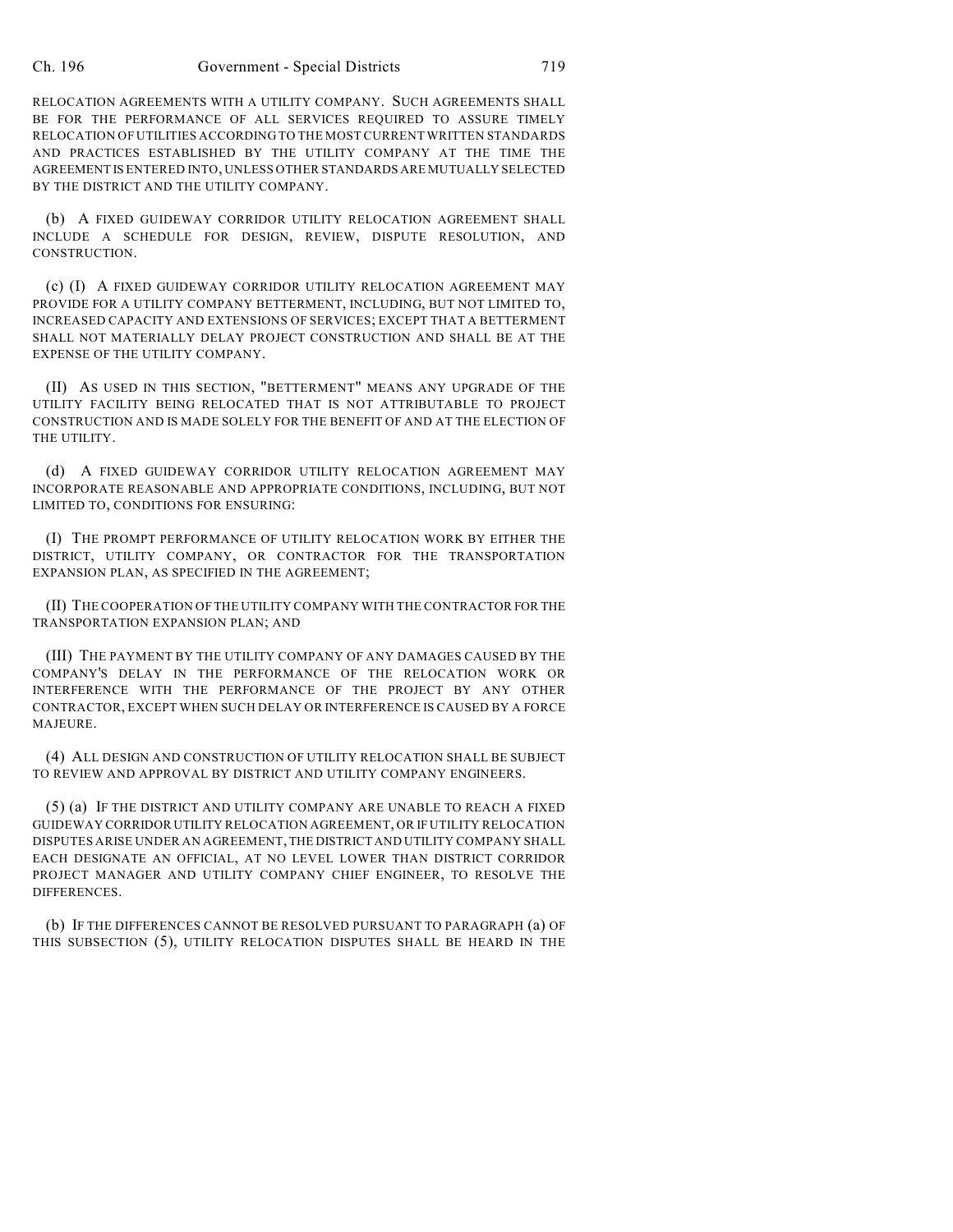FOLLOWING DISTRICT COURTS FOR EACH OF THE FOLLOWING CORRIDORS AND PROJECTS:

(I) FOR UNION STATION, DENVER COUNTY DISTRICT COURT;

(II) FOR THE U.S. 36 CORRIDOR, BOULDER COUNTY DISTRICT COURT;

(III) FOR THE WEST CORRIDOR, JEFFERSON COUNTY DISTRICT COURT;

- (IV) FOR THE GOLD LINE CORRIDOR, JEFFERSON COUNTY DISTRICT COURT;
- (V) FOR THE EAST CORRIDOR, DENVER COUNTY DISTRICT COURT;
- (VI) FOR THE I-225 CORRIDOR, ARAPAHOE COUNTY DISTRICT COURT;

(VII) FOR THE SOUTHWEST CORRIDOR,ARAPAHOE COUNTY DISTRICT COURT; AND

(VIII) FOR THE NORTH CORRIDOR, ADAMS COUNTY DISTRICT COURT.

(c) IT SHALL BE PRESUMED THAT THERE WILL BE IRREPARABLE HARM TO THE PUBLIC IF AN INJUNCTION IS NOT GRANTED TO REQUIRE UTILITY RELOCATION, REGARDLESS OF A LATER DETERMINATION AS TO WHICH PARTY IS RESPONSIBLE FOR THE COST OF RELOCATION.

(6) (a) THE DISTRICT SHALL PROVIDE A UTILITY COMPANY WITH DETAILED MAPS, DRAWINGS, PLANS, AND PROFILES OF THE DISTRICT'S PROPOSED IMPROVEMENTS IN EACH FIXED GUIDEWAY CORRIDOR IN THE TRANSPORTATION EXPANSION PLAN AT:

- (I) THE CONCLUSION OF PRELIMINARY ENGINEERING;
- (II) SIXTY PERCENT COMPLETION OF FINAL DESIGN;
- (III) THE CONCLUSION OF FINAL DESIGN; AND
- (IV) SUCH OTHER TIMES AS MAY BE REQUESTED BY THE UTILITY COMPANY.

(b) THE DISTRICT SHALL SOLICIT INFORMATION AS TO THE LOCATION OF UTILITY FACILITIES WITHIN THE FIXED GUIDEWAY CORRIDOR FROM THE UTILITY COMPANY.

(c) FOR ALL UTILITIES IDENTIFIED ON ANY DOCUMENTS PROVIDED TO OR IN THE POSSESSION OF THE DISTRICT, THE DISTRICT SHALL PROVIDE WRITTEN NOTICE TO A UTILITY COMPANY AS SOON AS PRACTICABLE OF A TRANSPORTATION EXPANSION PLAN THAT WILL REQUIRE THE RELOCATION OF THE COMPANY'S FACILITIES.

(d) (I) WHERE DOCUMENTS HAVE BEEN IN THE POSSESSION OF THE DISTRICT DURING FINAL DESIGN OF A FIXED GUIDEWAY CORRIDOR, THE DISTRICT SHALL PROVIDE NOTICE TO A UTILITY COMPANY OF A TRANSPORTATION EXPANSION PLAN THAT WILL REQUIRE THE RELOCATION OF THE COMPANY'S FACILITIES NOT LATER THAN ONE YEAR BEFORE RELOCATION IS REQUIRED FOR EACH RELOCATION ON EACH FIXED GUIDEWAY CORRIDOR.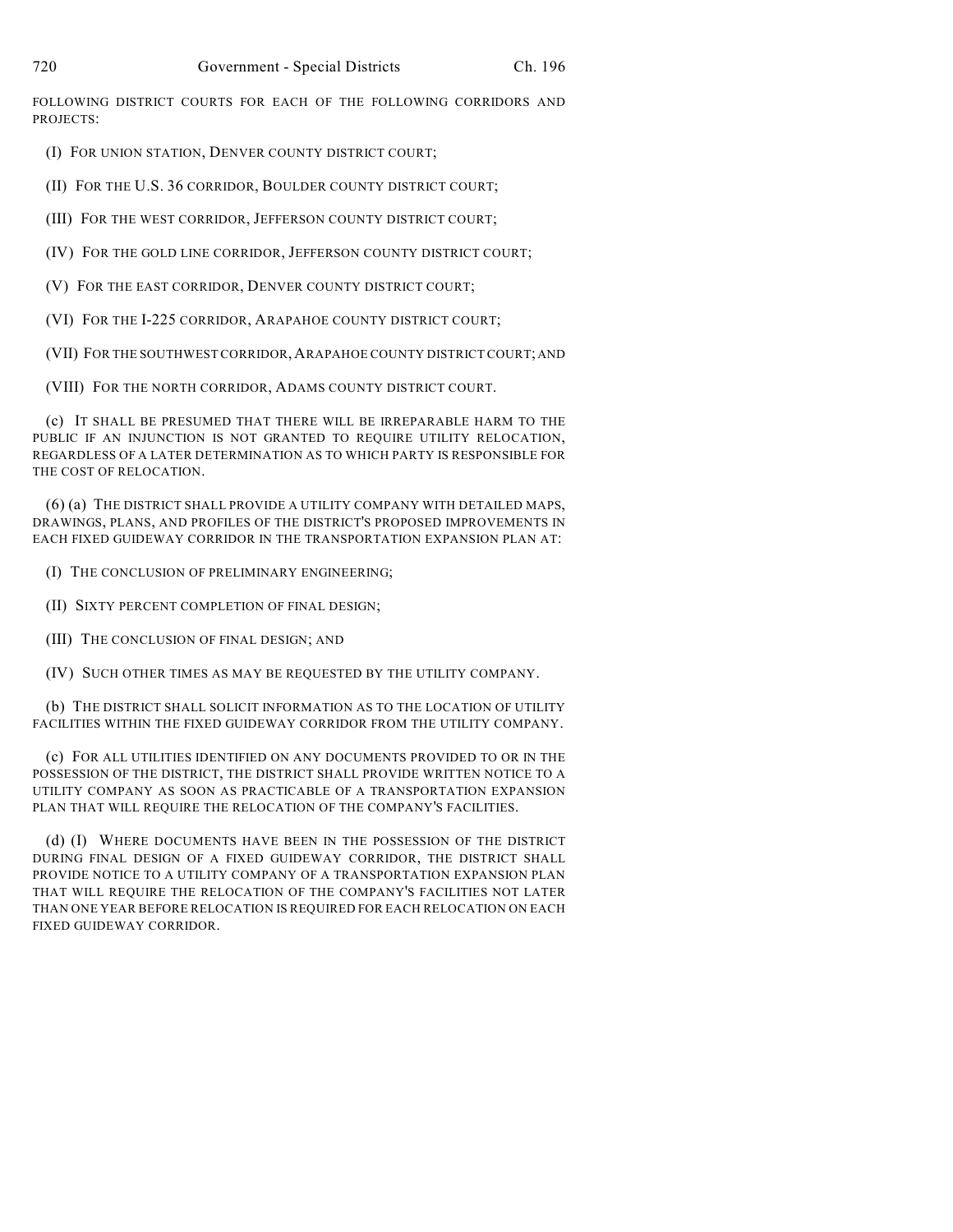(II) NOTWITHSTANDING SUBPARAGRAPH (I) OF THIS PARAGRAPH (d), IF MAJOR ELECTRICAL FACILITIES MUST BE RELOCATED, THE DISTRICT SHALL PROVIDE NOTICE TO A UTILITY COMPANY AT LEAST EIGHTEEN MONTHS IN ADVANCE OF THE REQUIRED RELOCATION DATE OR THE DISTRICT SHALL PAY THE COST OF ANY TEMPORARY RELOCATION MEASURES REQUIRED TO MAINTAIN SERVICE TO UTILITY CUSTOMERS. IF TEMPORARY RELOCATION MEASURES ARE NECESSARY, SUCH MEASURES SHALL BE PROVIDED AT THE LOWEST POSSIBLE COST DURING CONSTRUCTION AND RELOCATION.

(III) FOR ANY DISCOVERY OF UTILITIES DURING CONSTRUCTION THAT ARE NOT IDENTIFIED ON DOCUMENTS PROVIDED TO OR IN POSSESSION OF THE DISTRICT, THE DISTRICT AND THE UTILITY COMPANY SHALL CONFER WITHIN FORTY-EIGHT HOURS OF DISCOVERY TO DETERMINE APPROPRIATE RELOCATION PROCEDURES.

(IV) THE DISTRICT AND UTILITY COMPANY SHALL, WITHIN TEN DAYS OF DISCOVERY, ENTER INTO AN AGREEMENT AS TO THE MANNER IN WHICH ANY NECESSARY RELOCATION WILL BE ACCOMPLISHED AND THE PARTY THAT SHALL PERFORM THE WORK.

(V) IF AN AGREEMENT IS REACHED AND IF THE UTILITY COMPANY PERFORMS UNDER THE AGREEMENT, THE UTILITY COMPANY SHALL NOT BE LIABLE FOR DELAY DAMAGES AS PROVIDED IN SUBSECTION (8) OF THIS SECTION.

(7) (a) FOR PURPOSES OF ENSURING CONTINUATION OF REQUIRED UTILITY SERVICES TO THE RESIDENTS OF THE DISTRICT DURING AND AFTER CONSTRUCTION OF THE FIXED GUIDEWAY CORRIDORS, THE DISTRICT MAY PROVIDE, AND CONDEMN WHEN NECESSARY, REPLACEMENT EASEMENTS FOR THE RELOCATION OF UTILITIES. IF SUCH REPLACEMENT EASEMENTS ARE NECESSARY, THE DISTRICT SHALL ENDEAVOR TO MEET ANY EXISTING STANDARDS OF THE UTILITY FOR EASEMENTS. ANY NECESSARY CONDEMNATION SHALL BE CONSIDERED A TRANSPORTATION PROJECT UNDERTAKEN BY THE DISTRICT. THE COST OF REPLACEMENT EASEMENTS SHALL BE PAID:

(I) BY THE DISTRICT IN THOSE INSTANCES WHERE THE DISTRICT HAS ACQUIRED, AT NO EXTRA COST, AN EASEMENT PREVIOUSLY OWNED AND OCCUPIED BY THE UTILITY; OR

(II) BY THE UTILITY IF THE DISTRICT HAS COMPENSATED THE UTILITY FOR A PREVIOUSLY OCCUPIED EASEMENT FROM WHICH THE UTILITY IS BEING RELOCATED.

(b) NOTWITHSTANDING ANY LOCAL LAW TO THE CONTRARY, ABOVEGROUND UTILITY FACILITIES SHALL BE RELOCATED ABOVEGROUND AND UNDERGROUND UTILITY FACILITIES SHALL BE RELOCATED UNDERGROUND. TO MINIMIZE THE COST OF THE RECONFIGURATION OF THE UTILITY FACILITY, THE REPLACEMENT EASEMENT SHALL BE ACQUIRED AS CLOSE AS POSSIBLE TO THE ORIGINAL LOCATION OF THE FACILITY THAT MUST BE RELOCATED.

(8) (a) WHERE THE UTILITY COMPANY HAS ELECTED TO PERFORM RELOCATION WORK OR WHERE THERE HAS BEEN NO AGREEMENT REACHED BETWEEN A UTILITY COMPANY AND THE DISTRICT, THE UTILITY COMPANY SHALL BE LIABLE TO THE DISTRICT FOR ACTUAL DAMAGES SUFFERED BY THE DISTRICT AS A DIRECT RESULT OF THE UTILITY COMPANY'S DELAY IN THE PERFORMANCE OF ANY UTILITY RELOCATION